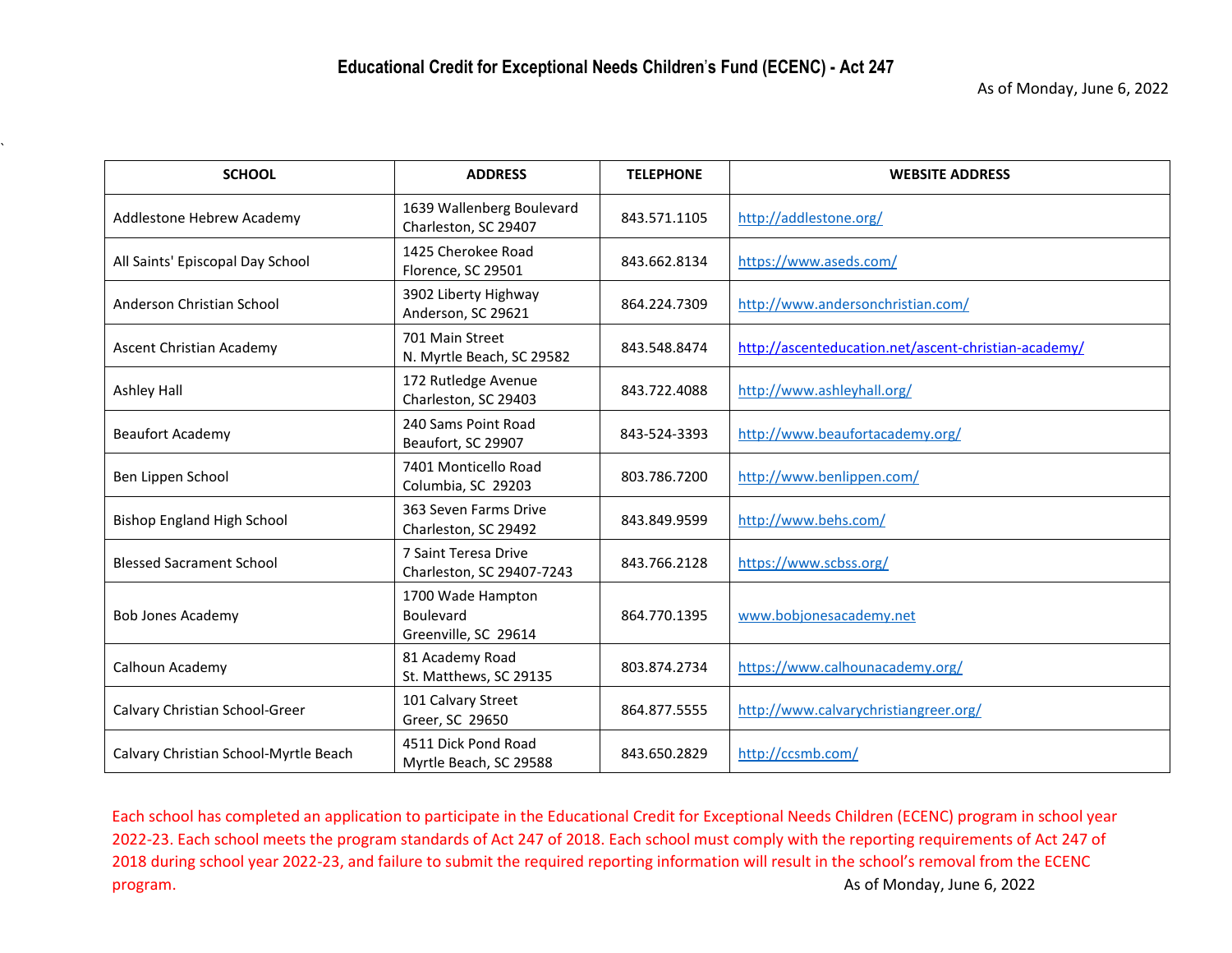| <b>SCHOOL</b>                                   | <b>ADDRESS</b>                                                | <b>TELEPHONE</b> | <b>WEBSITE ADDRESS</b>                 |
|-------------------------------------------------|---------------------------------------------------------------|------------------|----------------------------------------|
| Camden Military Academy                         | 520 Highway 1 North<br>Camden, SC 29020                       | 800.948.6291     | http://camdenmilitary.com              |
| Camperdown Academy                              | 501 Howell Road<br>Greenville, SC 29615                       | 864.244.8899     | http://camperdown.org                  |
| Cardinal Newman School                          | 2945 Alpine Road<br>Columbia SC 29223                         | 803.782.2814     | www.cnhs.org                           |
| Carolina Christian Academy                      | 1850 Kershaw Camden Hwy<br>Lancaster, SC 29720                | 803.285.5565     | https://carolinachristian.org/         |
| Chabad Jewish Academy                           | 2803 North Oak Street<br>Myrtle Beach, SC 29577               | 843.448.0035     | http://www.chabadjewishacademy.org/    |
| Charis Academy                                  | 415 Sangaree Parkway<br>Summerville, SC 29486                 | 843.934.7520     | http://charisacademysc.org/            |
| Charleston Collegiate School                    | 2024 Academy Road<br>John's Island, SC 29455                  | 843.559.5506     | https://www.charlestoncollegiate.org/  |
| Charleston Day School                           | 15 Archdale Street<br>Charleston, SC 29401                    | 843.377.0315     | http://www.charlestondayschool.org     |
| Cherokee Creek Boys School, Inc.                | 198 Cooper Road<br>Westminster, SC 29693                      | 864.647.1885     | http://cherokeecreek.net/              |
| Christ Church Episcopal School                  | 245 Cavalier Drive<br>Greenville, SC 29607                    | 864.331.4225     | http://www.cces.org                    |
| Christ Our King-Stella Maris Catholic<br>School | 1183 Russell Drive<br>Mount Pleasant, SC 29464                | 843.884.4721     | http://www.coksm.org/                  |
| <b>Clarendon Hall School</b>                    | 1140 South Duke Street<br>P.O. Box 609<br>Summerton, SC 29148 | 803.485.3550     | https://clarendonhall.org/             |
| Coastal Christian Preparatory School            | 681 McCants Drive<br>Mt. Pleasant, SC 29464                   | 843.884.3663     | https://coastalchristian.org/          |
| <b>Colleton Preparatory Academy</b>             | 165 Academy Road<br>P.O. Box 1426<br>Walterboro, SC 29488     | 843.538.8989     | http://www.colletonprep.org/index.html |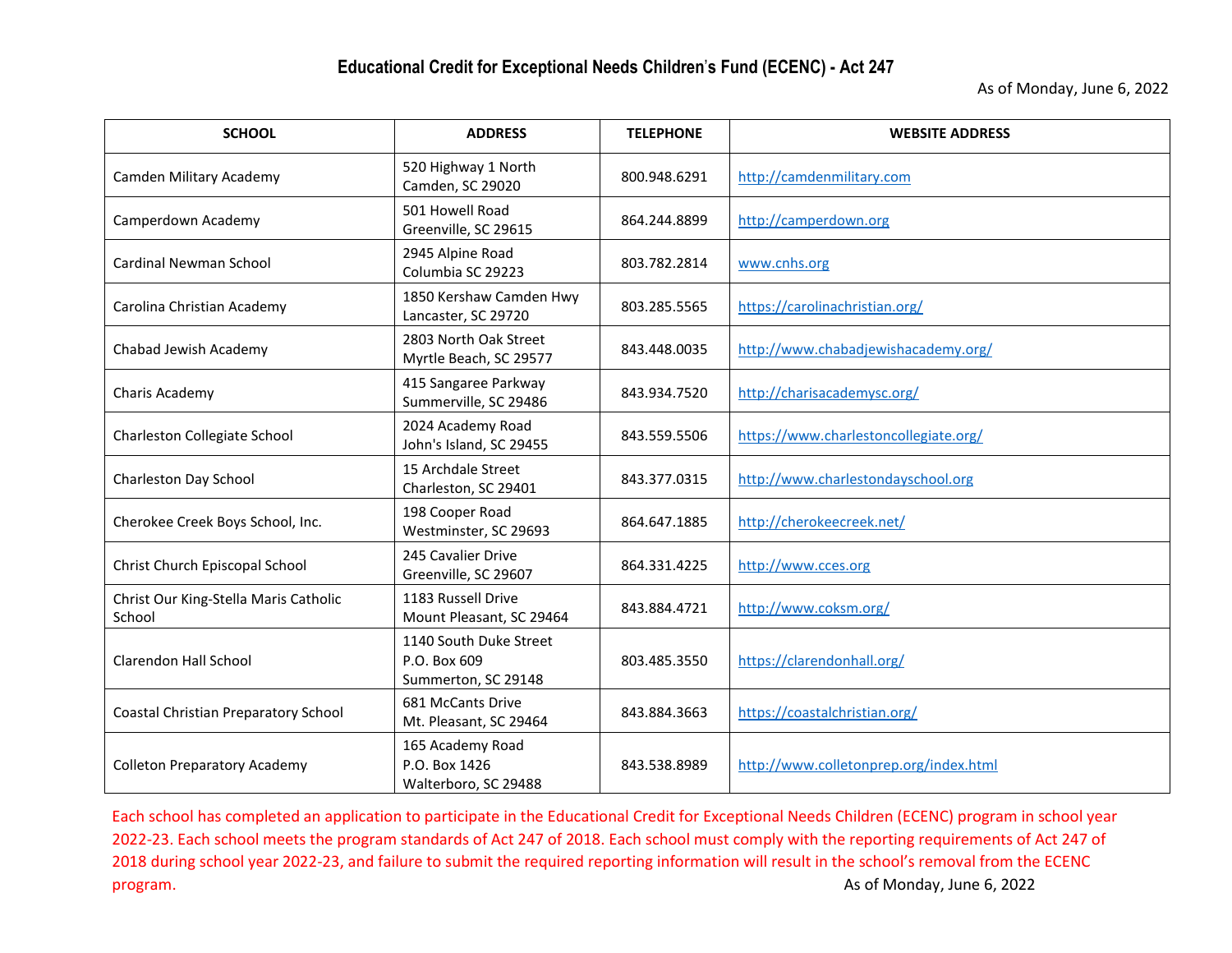| <b>SCHOOL</b>                                   | <b>ADDRESS</b>                                   | <b>TELEPHONE</b> | <b>WEBSITE ADDRESS</b>                  |
|-------------------------------------------------|--------------------------------------------------|------------------|-----------------------------------------|
| <b>Cross Schools</b>                            | 495 Buckwalter Parkway<br>Bluffton, SC 29910     | 843.706.2000     | https://www.crossschools.org/           |
| Crown Leadership Academy                        | 1455 Wakendaw Road<br>Mt. Pleasant, SC 29464     | 843.425.2414     | https://www.crownleadershipacademy.org/ |
| Cutler Jewish Day School                        | 5827 A North Trenholm Road<br>Columbia, SC 29206 | 803.782.1831     | www.cjdssc.com                          |
| Divine Redeemer Catholic School                 | 1104 Fort Drive<br>Hanahan, SC 29406             | 843 553 1521     | www.divineredeemerschool.com            |
| Dorchester Academy                              | 234 Academy Road<br>St. George, SC 29477         | 843.563.9511     | https://www.dorchesteracademy.org/      |
| Easley Christian School                         | 461 Saco Lowell Rd.<br>Easley, SC 29640          | 864-855-8000     | http://www.easleychristianschool.org/   |
| Einstein Academy                                | 847 Cleveland Street<br>Greenville, SC 29601     | 864.269.8999     | http://www.einsteinacademysc.org/       |
| First Baptist School of Charleston              | 48 Meeting Street<br>Charleston, SC 29401        | 843.722.6646     | http://www.fbschool.org/                |
| First Presbyterian Academy<br>at Shannon Forest | 829 Garlington Road<br>Greenville, SC 29615      | 864.678.5107     | http://www.shannonforest.com/           |
| Five Oaks Academy                               | 1101 Jonesville Road<br>Simpsonville, SC 29681   | 864-228-1881     | http://www.fiveoaksacademy.com/         |
| Glenforest School                               | 1041 Harbor Drive<br>West Columbia, SC 29169     | 803.796.7622     | www.Glenforest.org                      |
| Grace Christian School                          | 416 Denham Ave.<br>West Columbia, SC 29169       | 803.794.8996     | http://www.gracelions.com/d/            |
| <b>Greenville Classical Academy</b>             | 2519 Woodruff Road<br>Simpsonville, SC 29681     | 864.329.9884     | https://greenvilleclassical.com/        |
| <b>Hammond School</b>                           | 854 Galway Lane<br>Columbia, SC 29209            | 803.776.0295     | http://www.hammondschool.org/Home       |
| Hampton Park Christian School                   | 875 State Park Road<br>Greenville, SC 29609      | 864.233.0556     | http://www.hpcsonline.org/hpcs          |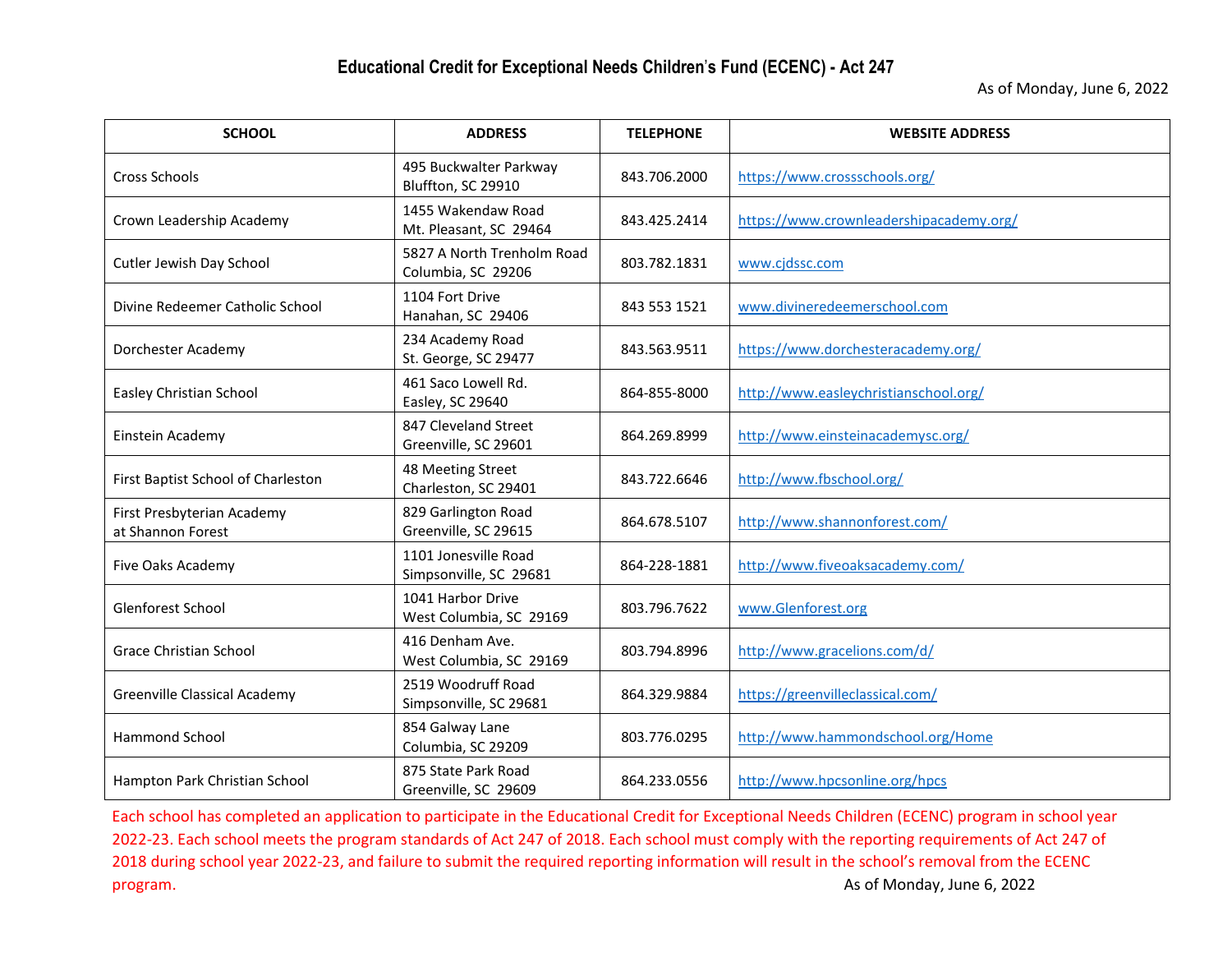| <b>SCHOOL</b>                    | <b>ADDRESS</b>                                                    | <b>TELEPHONE</b> | <b>WEBSITE ADDRESS</b>                     |
|----------------------------------|-------------------------------------------------------------------|------------------|--------------------------------------------|
| <b>Harvest Community School</b>  | PO Box 21<br>(10 South Dukes Street)<br>Summerton, SC 29148       | 803.574.1004     | http://www.harvestcommunityschool.org/     |
| Hawthorne Christian Academy      | PO Box 801<br>790 Hawthorne Road<br>Chester, SC 29706             | 803.377.8235     | https://www.enrollathca.org/               |
| Heathwood Hall Episcopal School  | 3000 South Beltline Blvd<br>Columbia, SC 29201                    | 803-765-2309     | www.heathwood.org                          |
| Hidden Treasure Christian School | 500 West Lee Road<br>Taylors, SC 29687                            | 864.235.6848     | www.hiddentreasure.org                     |
| Hilton Head Christian Academy    | 55 Gardner Drive<br>Hilton Head Island, SC 29926                  | 843.681.2878     | http://www.hhca.org/                       |
| Hilton Head Preparatory School   | 8 Fox Grape Road<br>Hilton Head Island, SC 29928                  | 843.671.2286     | https://www.hhprep.org/                    |
| <b>Holy Angels Academy</b>       | 11 South Magnolia Street<br>Sumter, SC 29150                      | 803.775.3632     | https://www.sasjrcc.org/schools/           |
| Holy Trinity Catholic School     | 1760 Living Stones Lane<br>Longs, SC 29568-7486                   | 843.390.4108     | http://www.htcatholicschoolmyrtlebeach.com |
| <b>HOPE Academy</b>              | PMB 358, Suite 2100<br>2131 Woodruff Road<br>Greenville, SC 29607 | 864.676.0028     | http://www.projecthopesc.org/              |
| Hope Christian Academy           | 545 Alexander Circle<br>Columbia, SC 29206                        | 803.790.4028     | https://www.hcatoday.org/                  |
| James Island Christian School    | 15 Crosscreek Drive<br>Charleston, SC 29412                       | 843.795.1762     | http://www.jics.org/                       |
| John Paul II Catholic School     | 4211 N. Okatie Highway<br>Ridgeland, SC 29936                     | 843.645.3838     | www.johnpaul2school.org                    |
| Lowcountry Preparatory School    | 300 Blue Stem Drive<br>Pawleys Island, SC 29585                   | 843.237.4147     | http://lowcountryprep.org/                 |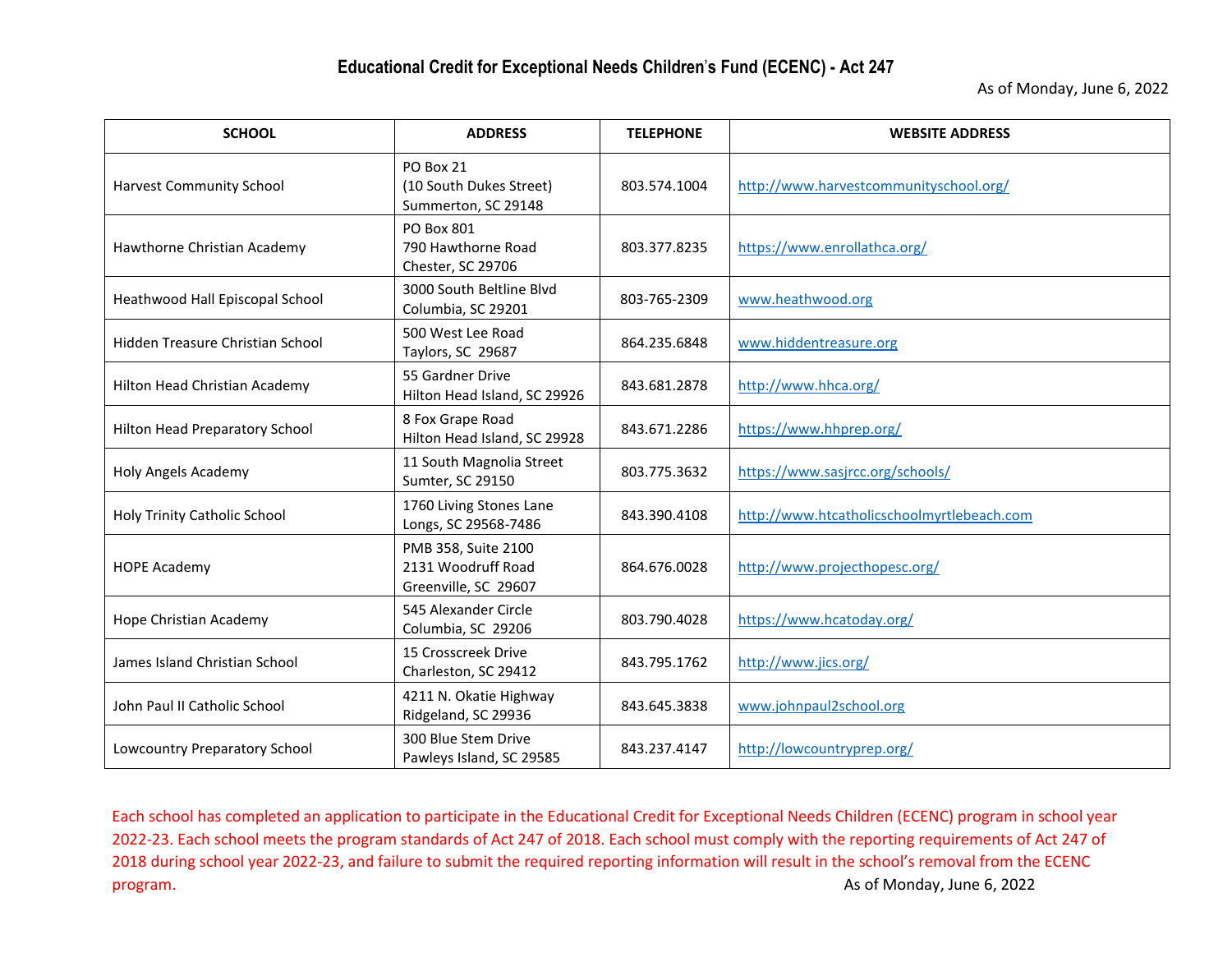| <b>SCHOOL</b>                          | <b>ADDRESS</b>                                   | <b>TELEPHONE</b> | <b>WEBSITE ADDRESS</b>                  |
|----------------------------------------|--------------------------------------------------|------------------|-----------------------------------------|
| <b>Mason Preparatory School</b>        | 56 Halsey Boulevard<br>Charleston, SC 29401      | 843.723.0664     | https://www.masonprep.org/              |
| Mead Hall Episcopal School             | 129 Pendleton Street<br>Aiken, SC 29801          | 803.644.1122     | http://www.meadhallschool.org/          |
| Miracle Academy Preparatory School     | 1019 Bethel Road<br>Russellville, SC 29476       | 843.567.4644     | http://www.miracleacademy.org/home.html |
| Mitchell Road Christian Academy        | 207 Mitchell Road<br>Greenville, SC 29615        | 864.268.2210     | http://www.mitchellroadchristian.org    |
| Montessori School of Anderson          | 280 Sam McGee Road<br>Anderson, SC 29621         | 864.226.5344     | http://msasc.org/                       |
| Montessori School of Florence          | 510 W. Palmetto Street<br>Florence, SC 29501     | 843.629.2920     | https://florencemontessori.org/         |
| Nativity Catholic School               | 1125 Pittsford Circle<br>Charleston, SC 29412    | 843.795.3975     | http://www.nativity-school.com/         |
| Newberry Academy                       | 2055 Smith Road<br>Newberry, SC 29108            | 803.276.2760     | https://newberryacademy.com/            |
| North Walterboro Christian Academy     | 2177 Jeffries Hwy.<br>Walterboro, SC 29488       | 843-538-8080     | http://northwalterborobc.org/our-school |
| Northside Christian Academy            | 4347 Sunset Boulevard<br>Lexington, SC 29072     | 803.520.5656     | http://northsidechristianacademy.org/   |
| Oakbrook Preparatory School            | 190 Lincoln School Road<br>Spartanburg, SC 29301 | 864.587.2060     | http://www.oakbrookprep.org/            |
| Oconee Christian Academy               | 150 His Way Circle<br>Seneca, SC 29672           | 864-882-6925     | http://www.oconeechristian.org/         |
| Orangeburg Preparatory Schools, Inc.   | 2651 North Road, NW<br>Orangeburg, SC 29118      | 803.534.7970     | http://orangeburgprep.com/index.html    |
| Our Lady of Peace Catholic School      | 856 Old Edgefield Road<br>N Augusta, SC 29841    | 803.279.8396     | http://www.olpschool.us/                |
| Our Lady of the Rosary Catholic School | 2 James Drive<br>Greenville, SC 29605-2209       | 864.277.5350     | www.olrschool.net                       |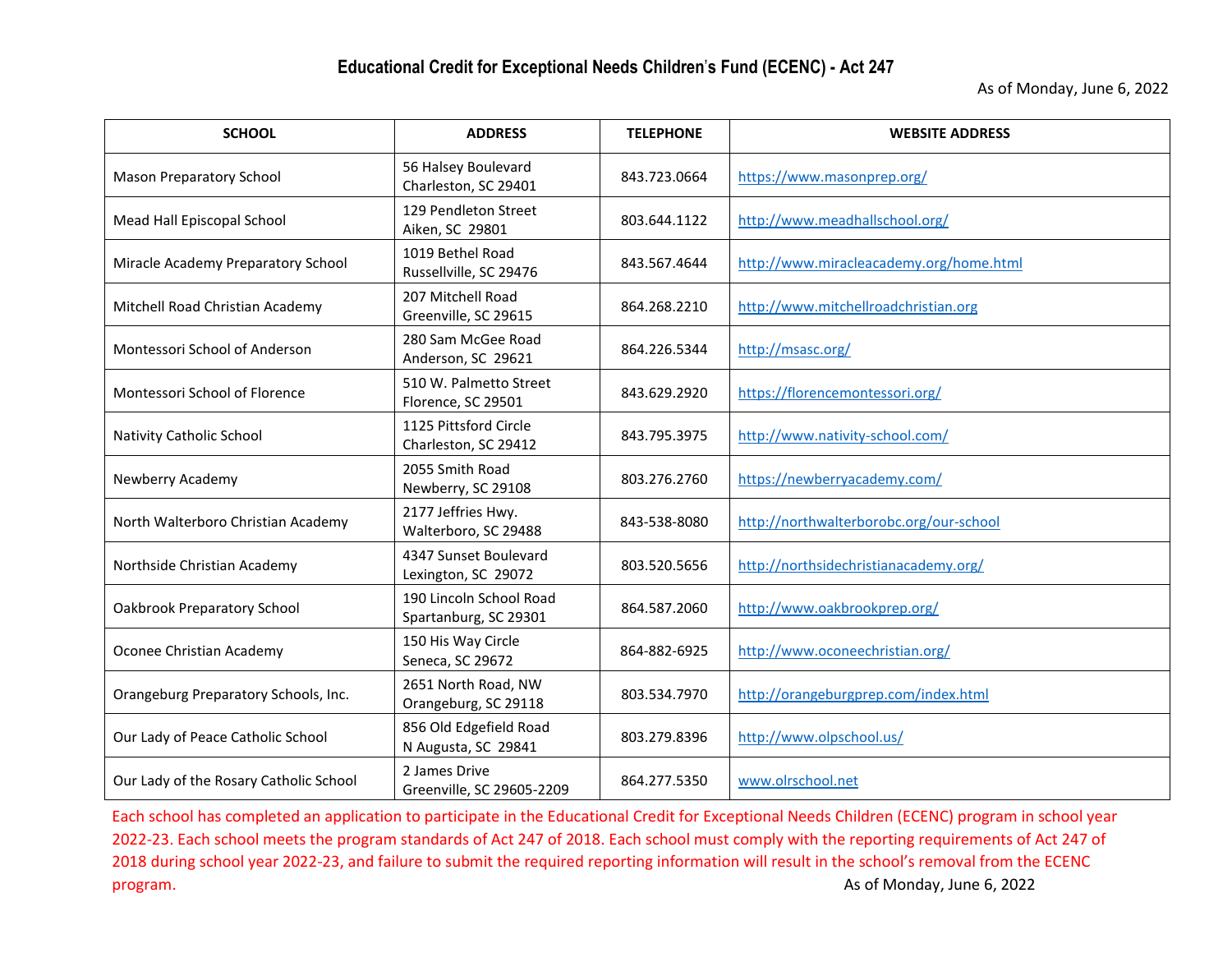| <b>SCHOOL</b>                                     | <b>ADDRESS</b>                                            | <b>TELEPHONE</b> | <b>WEBSITE ADDRESS</b>                       |
|---------------------------------------------------|-----------------------------------------------------------|------------------|----------------------------------------------|
| Palmetto Christian Academy of<br>Greenwood (PCAG) | 1615 Woodlawn Road<br>Greenwood, SC 29649                 | 864.223.0391     | http://www.pcagreenwood.org/                 |
| Palmetto Christian Academy-Mt. Pleasant           | 361 Egypt Road<br>Mt. Pleasant, SC 29464                  | 843-881-9967     | www.palmettochristianacademy.org             |
| Patrick Henry Academy                             | 8766 Savannah Hwy.<br>Estill, SC 29918                    | 803.625.2440     | http://www.patrickhenryacademy.org/          |
| Pee Dee Academy                                   | 2903 E. Highway 76 E<br>P.O. Box 449<br>Mullins, SC 29574 | 843.423.1771     | http://www.peedeeacademy.org/                |
| Porter-Gaud School                                | 300 Albemarle Road<br>Charleston, SC 29407                | 843.556.3620     | https://www.portergaud.edu/                  |
| Prince of Peace Catholic School                   | 1209 Brushy Creek Road<br>Taylors, SC 29687               | 864.331.2145     | www.popcatholicschool.org                    |
| Providence Classical School of Rock Hill          | 318 N Jones Avenue<br>Rock Hill, SC 29730-3800            | 803.900.9582     | https://www.providenceclassicalrockhill.com/ |
| Ridge Christian Academy                           | 2168 Ridge Church Road<br>Summerville, SC 29483           | 843.873.9856     | http://ridgechristian.info/                  |
| Riverpointe Christian Academy                     | 8310 Dorchester Road<br>N. Charleston, SC 29418           | 843.552.0624     | https://riverpointechristian.org/            |
| Sandhills School                                  | 1500 Hallbrook Drive<br>Columbia, SC 29209                | 803.695.1400     | http://www.sandhillsschool.org               |
| Southside Christian School                        | 2211 Woodruff Road<br>Simpsonville, SC 29681              | 864.234.7575     | http://www.southsidechristian.org            |
| Spartanburg Christian Academy                     | 8740 Asheville Highway<br>Spartanburg, SC 29316           | 864-578-4238     | www.scawarriors.org                          |
| Spartanburg Day School                            | 1701 Skylyn Drive<br>Spartanburg, SC 29307                | 864.582.7539     | http://www.spartanburgdayschool.org/         |
| St. Andrew Catholic School                        | 3601 N Kings Highway<br>Myrtle Beach, SC 29577-2933       | 843.448.6062     | www.standrewschoolmb.com                     |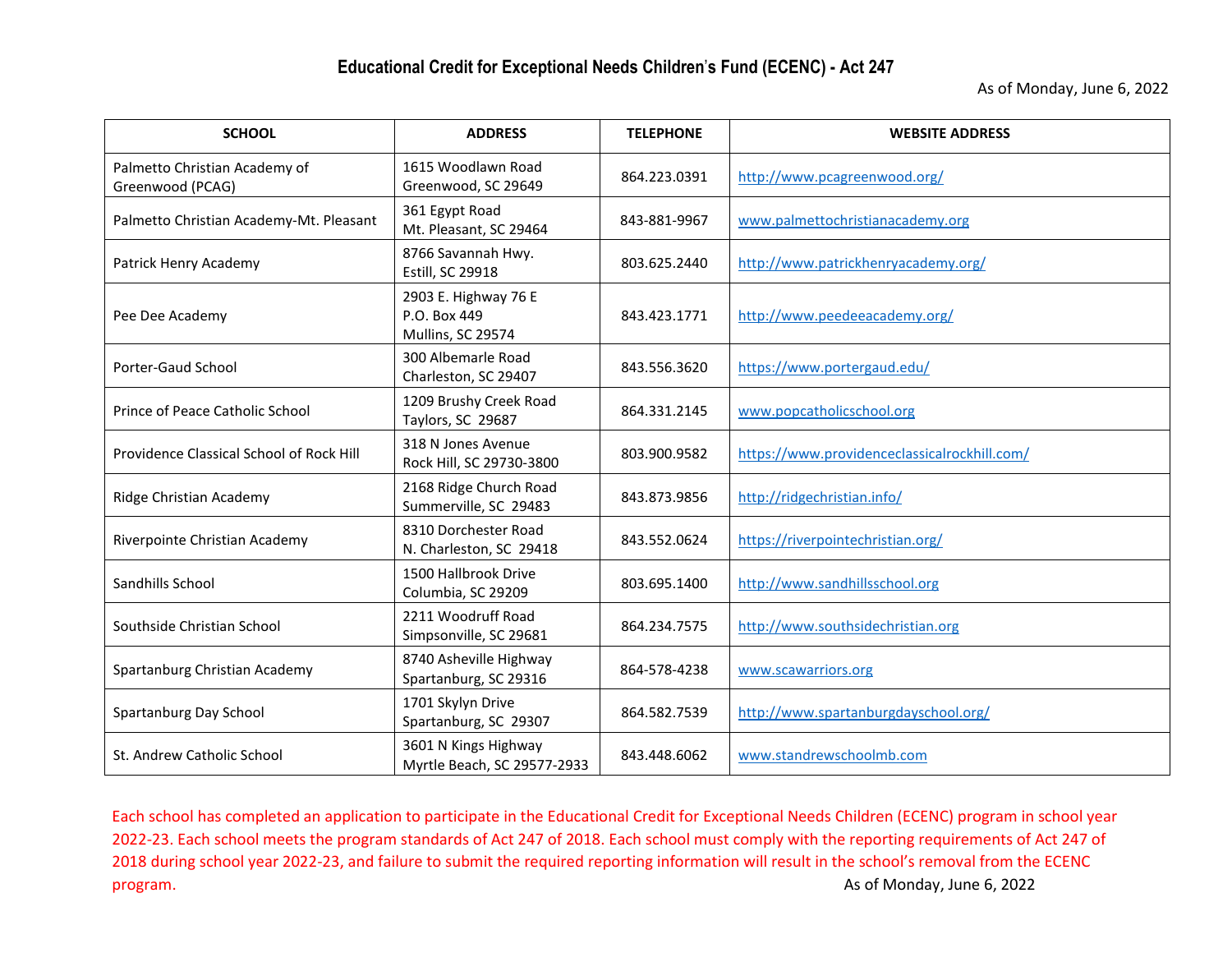| <b>SCHOOL</b>                                   | <b>ADDRESS</b>                                      | <b>TELEPHONE</b> | <b>WEBSITE ADDRESS</b>                              |
|-------------------------------------------------|-----------------------------------------------------|------------------|-----------------------------------------------------|
| St. Anne Catholic School-Rock Hill              | 1698 Bird Street<br>Rock Hill, SC 29730-3800        | 803.324.4814     | http://www.stanneschool.com/wp/                     |
| St. Anthony Catholic School-Florence            | 2536 W. Hoffmeyer Road<br>Florence, SC 29501        | 843.662.1910     | www.saintanthonycatholic.com                        |
| St. Anthony of Padua Catholic School            | 311 Gower Street<br>Greenville, SC 29611            | 864.271.0167     | www.stanthonygreenvillesc.org                       |
| St. Elizabeth Ann Seton Catholic High<br>School | 1300 Carolina Forest Blvd<br>Myrtle Beach, SC 29579 | 843.903.1400     | http://www.setonhighschoolsc.org/                   |
| St. Francis by the Sea Catholic School          | 45 Beach City Road<br>Hilton Head Island, SC 29926  | 843.681.6501     | www.sfcshhi.com                                     |
| St. Gregory the Great Catholic School           | 323 Fording Island Road<br>Bluffton, SC 29909-6134  | 843.815.9988     | www.sgg.cc                                          |
| St. John Catholic School-Charleston             | 3921 St. John Ave<br>N. Charleston, SC 29405        | 843.744.3901     | http://saintjohncatholicsc.org/schoolsite/index.php |
| St. John Neumann Catholic School                | 721 Polo Road<br>Columbia, SC 29223                 | 803.788.1367     | http://www.sjncatholic.com                          |
| St. John's Christian Academy                    | 204 W. Main Street<br>Moncks Corner, SC 29461       | 843.761.8539     | http://www.sjcacavaliers.com/                       |
| St. Joseph Catholic School-Anderson             | 1200 Cornelia Road<br>Anderson, SC 29621-3349       | 864.760.1619     | http://www.stjosephofanderson.com/                  |
| St. Joseph Catholic School-Columbia             | 3700 Devine Street<br>Columbia, SC 29205-1908       | 803.254.6736     | http://www.stjosdevine.com/                         |
| St. Joseph's Catholic School-Greenville         | 100 St Joseph's Drive<br>Greenville, SC 29607       | 864.234.9009     | www.sjcatholicschool.org                            |
| St. Martin de Porres Catholic School            | 2225 Hampton Street<br>Columbia, SC 29204           | 803.254.5477     | http://www.saintmartindeporres.net/index.html       |
| St. Mary Help of Christians Catholic School     | 118 York Street, SE<br>Aiken, SC 29801              | 803.649.2071     | www.stmaryschoolaiken.com                           |
| St. Michael Catholic School                     | 542 Cypress Avenue<br>Murrells Inlet, SC 29576-8739 | 843.651.6795     | http://www.saintmichaelsc.com                       |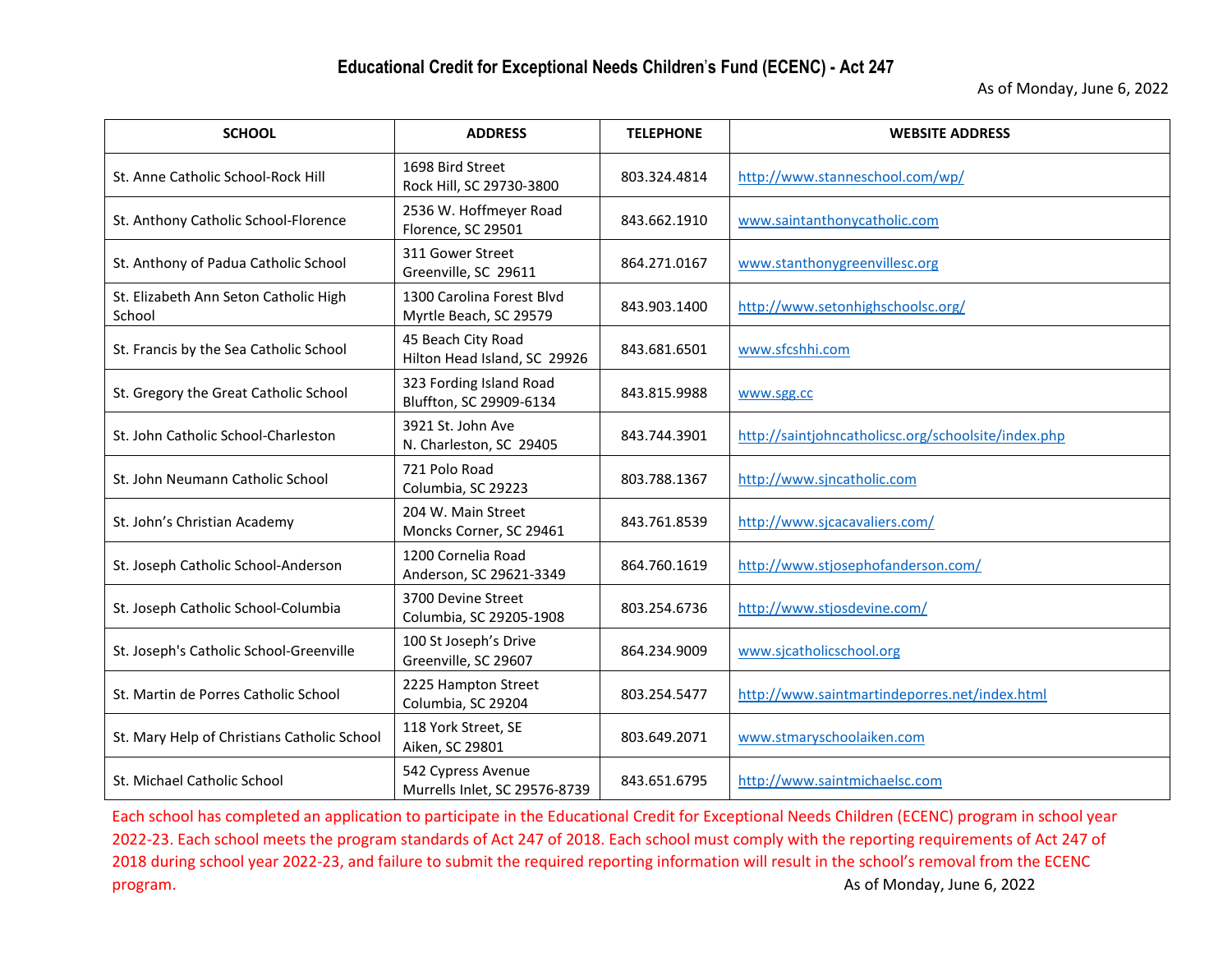As of Monday, June 6, 2022

| <b>SCHOOL</b>                        | <b>ADDRESS</b>                                           | <b>TELEPHONE</b> | <b>WEBSITE ADDRESS</b>              |
|--------------------------------------|----------------------------------------------------------|------------------|-------------------------------------|
| St. Peter's Catholic School-Beaufort | 70 Lady's Island Drive<br>Beaufort, SC 29907             | 843.522.2163     | http://saintpeters.school/          |
| St. Peter's Catholic School-Columbia | 1035 Hampton Street<br>Columbia, SC 29201                | 803.252.8285     | http://stpeterscatholicschool.org/  |
| Step of Faith Christian Academy      | P.O. Box 1449<br>9009 Tarboro Rd.<br>Ridgeland, SC 29936 | 843.726.6100     | http://www.sfcaweb.org/             |
| Summerville Catholic School          | 226 Black Oak Blvd<br>Summerville, SC 29485-5800         | 843.873.9310     | www.summervillecatholic.org         |
| Sumter Christian School              | 420 S. Pike West<br>Sumter, SC 29150                     | 803.773.1902     | http://www.sumterchristian.org/     |
| Temple Christian Academy             | 2905 Standridge Road<br>Anderson, SC 29625               | 864.226.1259     | https://www.templechristianedu.com/ |
| Temple Christian High School         | 120 Pinewood Road<br>Sumter, SC 29150                    | 803.775.8139     | https://www.tchstitans.org/         |
| The Chandler School                  | 2900 Augusta Street<br>Greenville, SC 29605              | 864.991.8443     | www.thechandlerschool.org           |
| The Charleston Catholic School       | 888-A King St<br>Charleston, SC 29403-4181               | 843.577.4495     | www.charlestoncatholic.com          |
| The Complete Student                 | 2204 Southside Blvd<br>Port Royal, SC 29935              | 843.379.0193     | https://www.thecompletestudent.com/ |
| The Cooper School                    | 13 Oakdale Place<br>Charleston, SC 29407                 | 843.573.1033     | http://thecooperschool.org/         |
| The King's Academy                   | 1015 S Ebenezer Road<br>Florence, SC 29501               | 843.661.7464     | www.tkaflorence.com                 |
| The Timmerman School                 | 2219 Atascadero Drive<br>Columbia, SC 29206              | 803.782.2748     | https://www.timmermanschool.org/    |
| <b>Thomas Hart Academy</b>           | 852 Flinns Road<br>Hartsville, SC 29550                  | 843.332.4991     | https://www.thomashart.org/         |